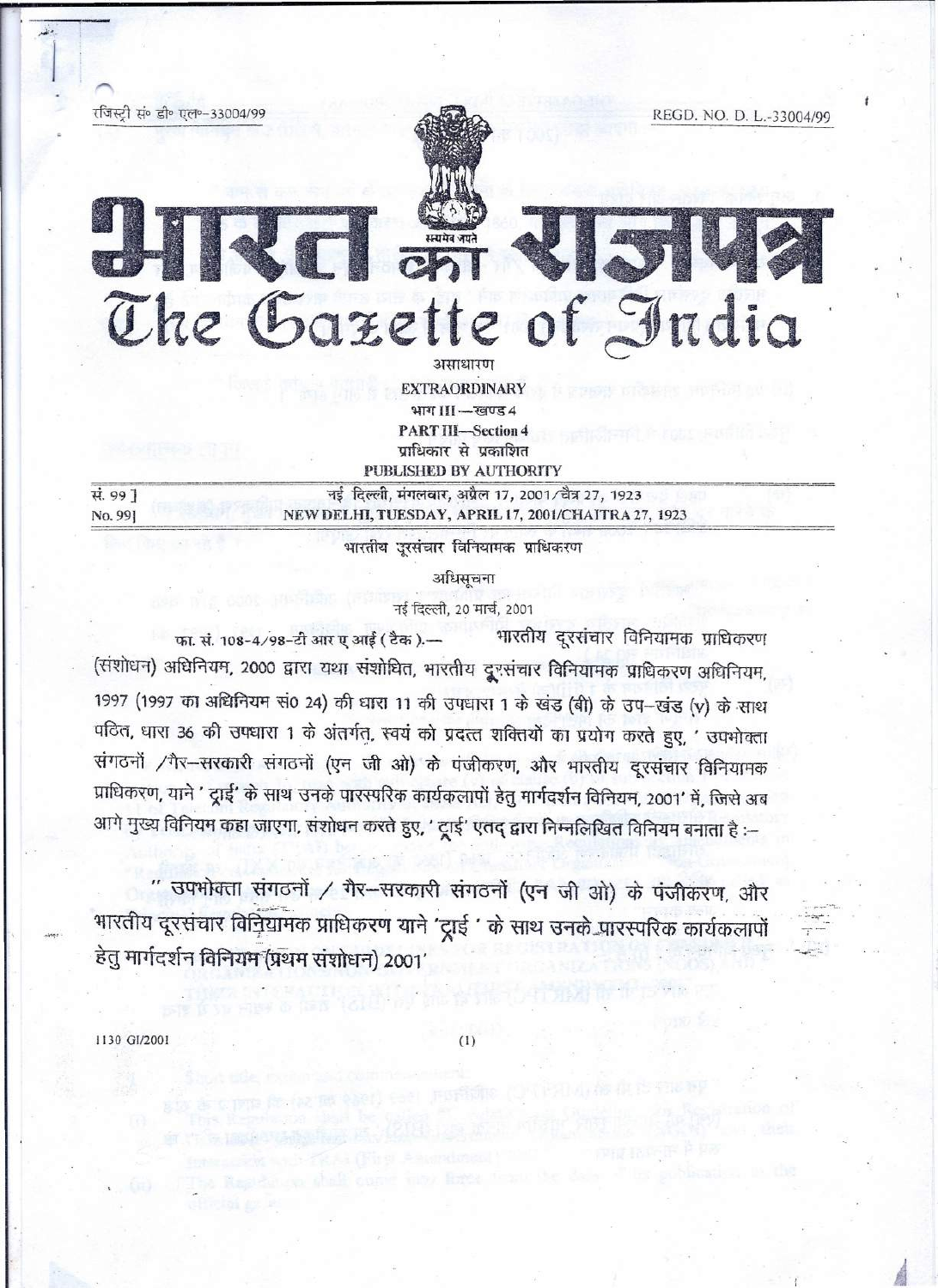[PART III-SEC.

(2001 का कमांक 3)

1. लघु शीर्षक, विस्तार और प्रारंभ

 $\mathcal{F}$  , where  $\mathcal{F}$ 

- (i) यह विनियम " उपभोक्ता संगठनों /गैर -सरकारी संगठनों (एन जी ओ) के पंजीकरण, और भारतीय दूरसंचार विनियामक प्राधिकरण याने ' ट्राई' के साथ उनके पारस्परिक कार्यकलापों हेतु मार्गदर्शन विनियम (प्रथम संशोधन ) 2001" के नाम से जाना जाएगा ।
- (ii) यह विनियम, शासकीय राजपत्र में इसके प्रकाशन की तारीख से लागू होगा ।
- 2. मुख्य विनियम, 2001 में निम्नलिखित संशोधन किए जाएंगे :
	- (क) व्यां के पहले पैराग्राफ की प्रथम पंक्ति में, ' भारतीय दूरसंचार विनियामक प्राधिकरण (संशोधन) अधिनियम, 2000 शब्दों के स्थान पर निम्नलिखित रखा जाएगा :

" भारतीय दूरसंचार विनियामक प्राधिकरण (संशोधन) अधिनियम, 2000 द्वारा यथा संशोधित, भारतीय दूरसंचार विनियामक प्राधिकरण अधिनियम , 1997 (1997 का अधिनियम सं0 24)

 $(\%)$  , मुख्य विनियम के 1 (iii)(क) में :-' सम्पूर्ण' शब्द को मिटा दिया जाएगा ।

(ग) युख्य विनियम के 2 (i) में :--

' सोसाइटी अधिनियम या कंपनी अधिनियम' शब्दों क्रें स्थान पर ये शब्द रखे जाएंगे :--"सोसाइटी पंजीकरण अधिनियम, 1860 (1860 को अधिनियम सं0 XXI) या कंपनी अधिनियम, 1956 (1956 का अधिनियम सं0 1) की धारा 25 या उस समय लागू किसी अन्य कानून"

 $(E)$  नुख्य विनियम के 2 (i) में :—

'एम आर टी पी सी (MRTPC) और बी आई एस (BIS)' शब्दों के स्थान पर ये शब्द रखे जाएंगे :-

'' एमआर टी पी सी (MRTPC) अधिनियम, 1969 (1969 का 54<del>) की</del> धारा 2 के खंड (एन) की व्याख्यानुसार 'भारतीय मानक ब्यूरो (BIS) ' या 'पंजीकृत उपभोक्ता संघ ' के रूप में मान्यता प्राप्त "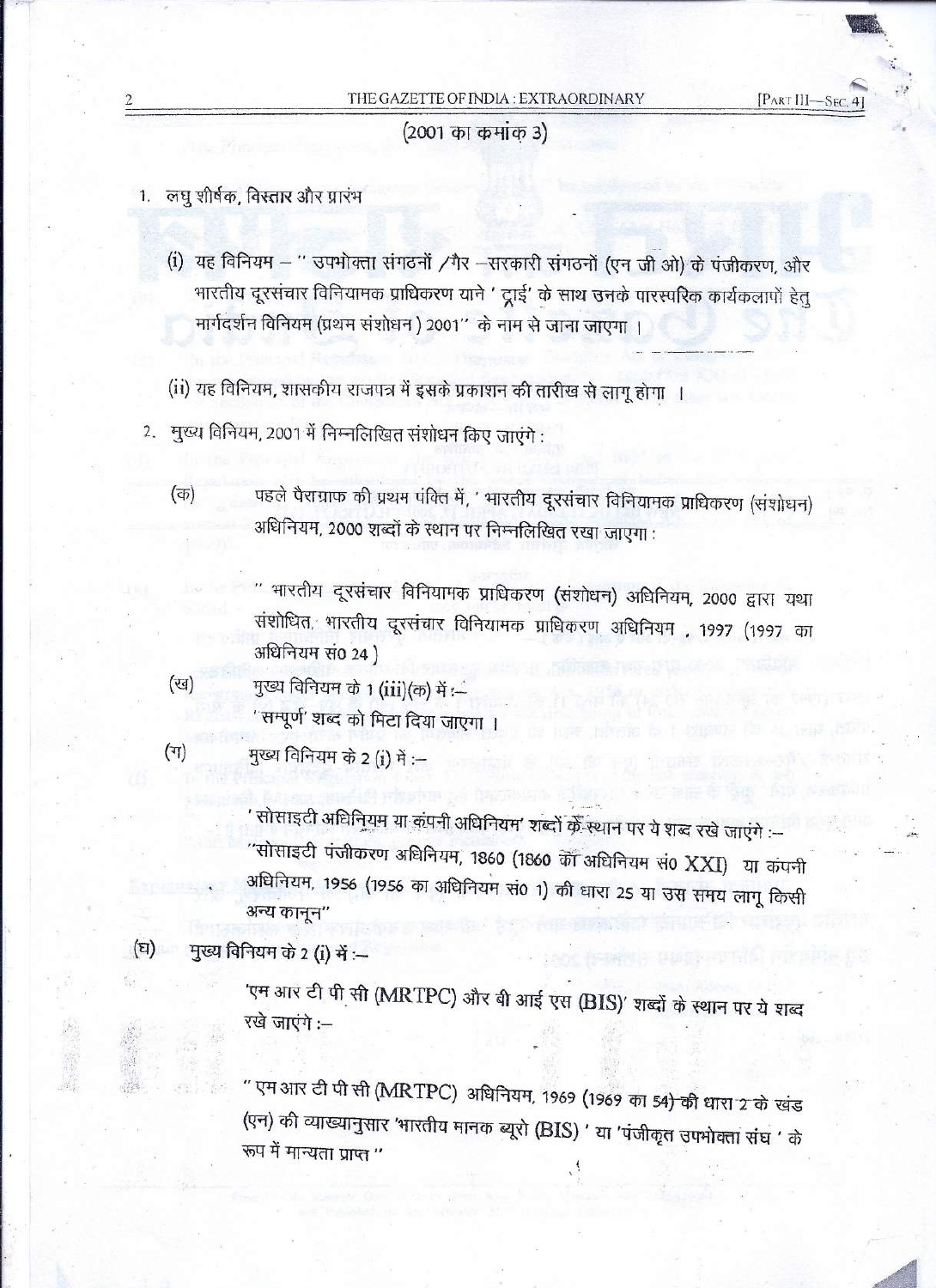मुख्य विनियम के 2 (iii) में, वर्तमान वाक्य के बाद निम्नलिखित जोड़ा जाएगा :-- $(3)$ 

> '' कम से कम तीन वर्ष के अनुभव की गणना के लिए, कंपनी अधिनियम, 1956 की धारा 25 के या सोसाइटी पंजीकरण अधिनियम, 1860, या उस समय लागू किसी अन्य कानून के अंतर्गत, पंजीकरण की तारीख को ध्यान में रखा जाएगा ।''

मुख्य विनियम के 4 (vi) में, निम्नलिखित शब्दों को मिटा दिया जाएगा :-- $(\overline{u})$ 

..

'' जिसके वर्तमान पदधारी श्री मैथ्यू पालामट्टम हैं ।''

### व्याख्यात्मक ज्ञापन

ये संशोधन, मुख्य विनियम में कुछ मुद्दों के स्पष्टीकरण के लिए, और कुछ संदेह दूर करने के लिए किए जा रहे हैं ।

> वाई. के. गेहा, सलाहकार (ए एंड एल) [ विज्ञापन/3/4/142/2 के]

3

#### TELECOM REGULATORY AUTHORITY OF INDIA

### **NOTIFICATION**

New Delhi, the 20th March, 2001

F. No. 108-4/98-TRAI(Tech.). In exercise of the powers conferred upon it under subsection 1 of section 36, read with sub-clause (v) of clause (b) of sub-section 1 of section 11 of Telecom Regulatory Authority of India Act, 1997 (Act No.24 of 1997) as amended by Telecom Regulatory Authority of India (Amendment) Act, 2000, Telecom Regulatory Authority of India (TRAI) hereby make the following Regulations by amendments in "Regulation on Guidelines for Registration of Consumer Organizations/Non-Government Organizations (NGOs) and their Interaction with TRAI, 2001" hereinafter called as Principal Regulation, namely:-

# "REGULATION ON GUIDELINES FOR REGISTRATION OF CONSUMER ORGANIZA TIONSINON-GOVERNMENT ORGANIZATIONS (NGOS) AND THEIR INTERACTION WITH TRAI (FIRST AMENDMENT) 2001"

# $(3 of 2001)$

1. Short title, extent and.commencement:

*»->-»: ~...*

- (i) This Regulation shall be called "Regulation on Guidelines for Registration of . Consumer Organizations/Non-Govemment .Organizations· (NGOs)· and their. Interaction with TRAI (First Amendment) 2001"
- (ii) The Regulation. shall come into force from the date of its publication in the official gazette. .